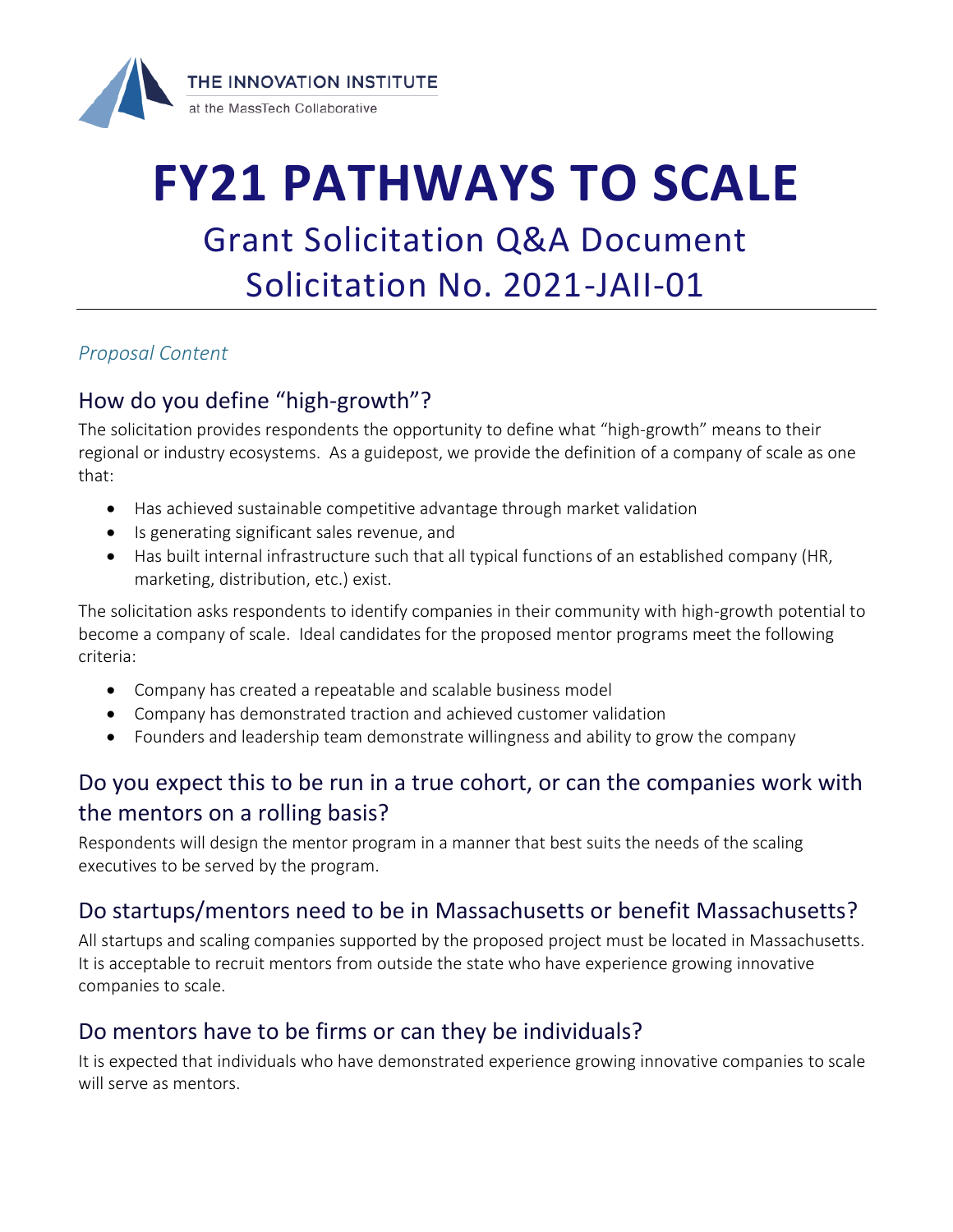# Are there special considerations for programs that work with New Majority Founders (POC & Women)?

Mass Tech Collaborative will look favorably upon Respondents that can assist firms in addressing challenges represented by the COVID-19 crisis and those who include women and minority executives as priority targets for inclusion in their Project.

#### *Applicant Eligibility*

## Can 2 non-profits submit a proposal as partners?

Yes.

# Can a nonprofit or business incubator outside of Massachusetts partner with a Massachusetts-based incubator to apply?

The lead applicant must be a Massachusetts-based non-profit. Partnership with a non-profit outside of Massachusetts is acceptable as long as all startups and scaling companies supported by the proposed project are located in Massachusetts.

## Why not include organizations that are not "non-profit?"

Given the limited pool of resources, the Pathways to Scale solicitation is only open to non-profits. Nonprofit applicants can, however, have for-profit partners provided the non-profit is the lead applicant.

#### Is there a restriction on the size of the non-profit?

No.

# Is the solicitation open to all types of non-profits or only 501 c 3s?

The solicitation is open to all types of non-profits.

# Can an organization that has already received funding for the proposed project, or similar, from MassTech or another state agency apply to the Pathways to Scale solicitation?

Prior funding from MassTech or another state agency will be taken into consideration at the time of review but does not restrict the receiving organization from applying to the Pathways to Scale solicitation.

# Can another quasi-public agency submit a proposal to the Pathways to Scale solicitation?

No.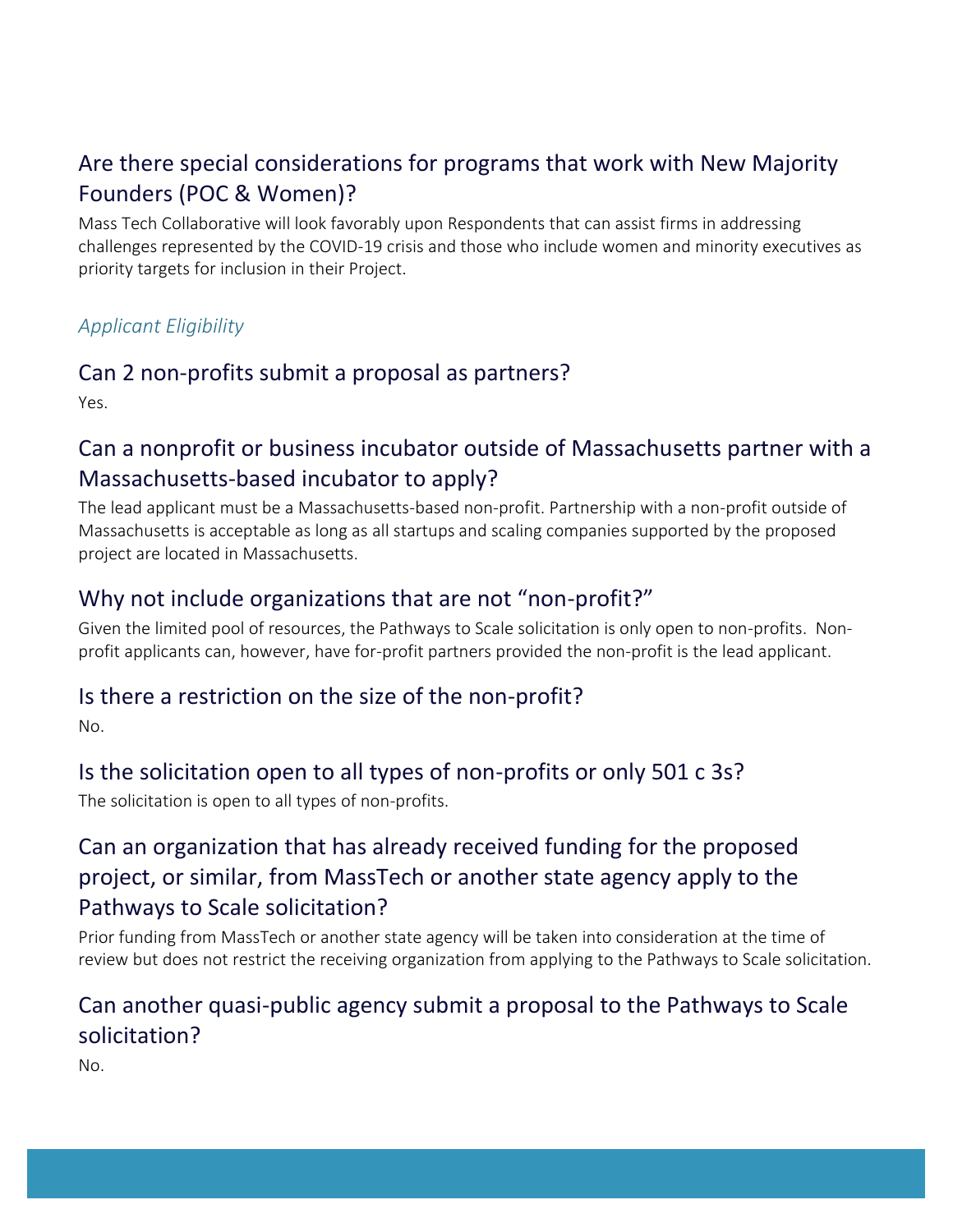# Can a life sciences focused incubator submit a proposal to expand its existing mentor program?

Yes.

# What is a typical number of applications you receive? How many do you expect?

Historically, we have received an average of 10 applications for similar solicitations. We expect a similar number of applications for the Pathways to Scale solicitation.

#### How many grants do you plan to award?

The number of grants awarded depends on the quality of the proposals received.

#### *Application Requirements / Process*

# Do we need letters of support from participating mentors and scaling executives?

It is not required to include letters of support from mentors or scaling executives. However, letters can be useful to demonstrate commitment and potential for success.

# Is there a defined period during which the funding must be deployed?

The applicant has flexibility to define their project period. Typical projects will span 12 – 18 months.

# What are the project/grant reporting requirements?

The objective of reporting is to be able to absorb the learning, discovery, and insights acquired from the ecosystem practitioners. It helps us all be more targeted and intentional on how to best support scaling companies in Massachusetts. Reporting requirements will depend on the length and nature of the proposed project. A typical year-long project may have quarterly or semi-annual reporting along with a final report at project completion. MassTech can take a flexible approach to reporting and invoicing requirements to best meet the needs of grantees and project milestones.

# What kind of metrics?

Applicants will define the metrics that best track the outcomes of their proposed projects. Quantitative metrics such as the number of companies served, number of mentors engaged, amount of capital raised, and number of jobs created by participating companies are an example of regularly tracked metrics. We also welcome grantees to share the success stories of participating companies that cannot necessarily be tracked quantitatively.